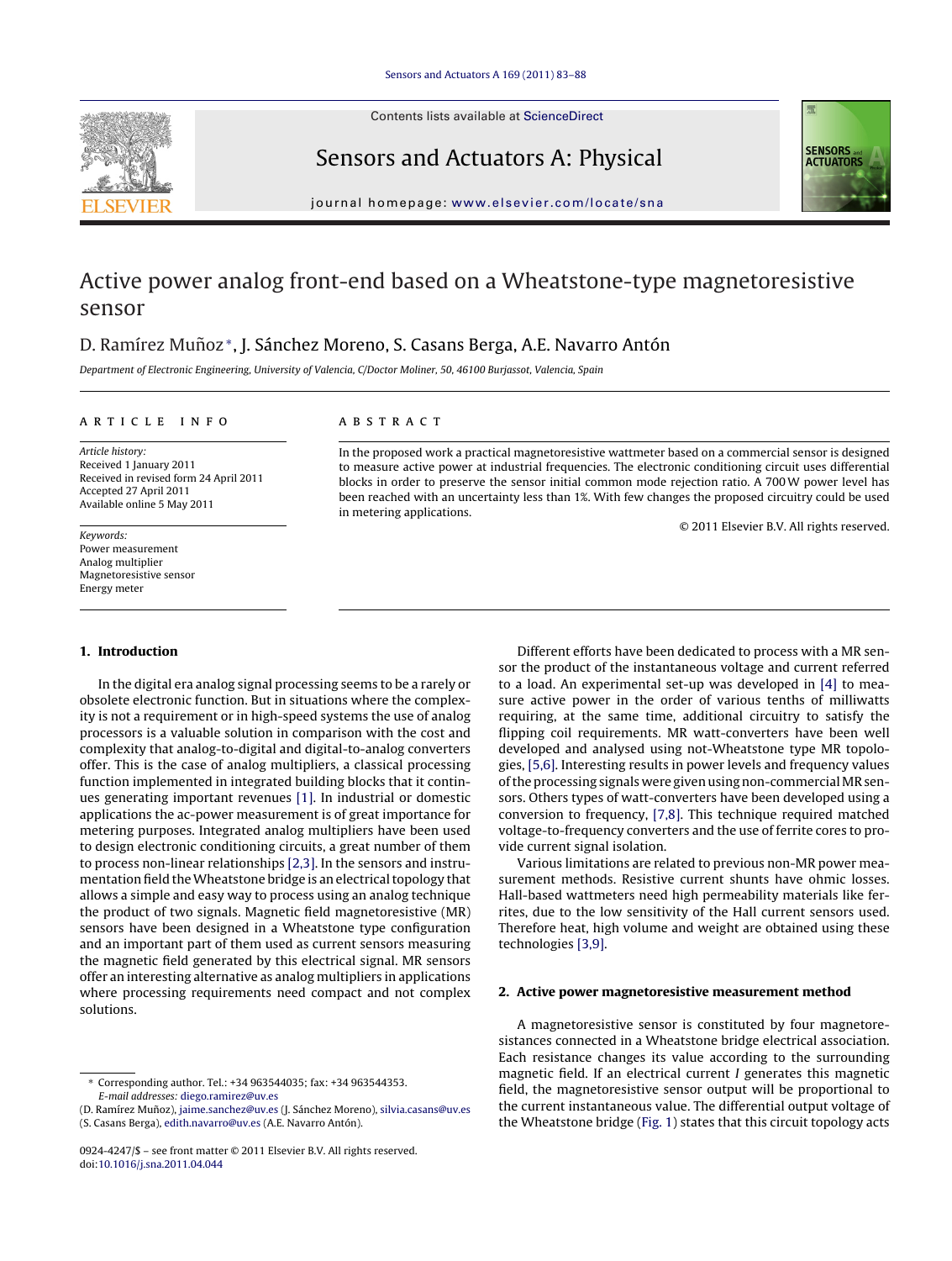<span id="page-1-0"></span>

Fig. 1. Differential output voltage of the Wheatstone-type magnetoresistive current sensor.

as an analog multiplier with respect to the power supply V and the measurand x related to the current I.

The proportionality constant of this product is the magnetoresistive sensor sensitivity S. All these relationships are given by Eq. (1).

$$
\nu_d = \nu_H - \nu_L = \frac{V}{2} \cdot (1 + x) - \frac{V}{2} \cdot (1 - x) = S \cdot V \cdot I \tag{1}
$$

If the voltage–current pair of Eq. (1) came from a fraction of certain AC-mains voltage  $v_{ac}(t)$  and its associated current  $i(t)$  delivered to a load then the output of the sensor will contain information related to the instantaneous power processed by the load (Fig. 2).

Considering that a Wheatstone sensor will have a residual output offset voltage  $V_{off}$  Eq. (1) could be expressed by

$$
v_d(t) = v(t) \cdot [\bar{S} \cdot i(t) + \bar{V}_{off}] \tag{2}
$$

where  $\bar{S}$  and  $\bar{V}_{off}$  are the normalized values of the sensitivity and offset output voltage of the magnetoresistive sensor,  $[\bar{V}_{off}] =$  $V/V_{\text{sup}}$ ,  $[\bar{S}] = mV/(A \cdot V_{\text{sup}})$ . Taking into account a power delivered by an ac-mains both voltage and current will be harmonic signals of the type:

$$
v_{ac}(t) = V_m \cdot \sin(\omega \cdot t) \tag{3}
$$

$$
i(t) = I_m \cdot \sin(\omega \cdot t + \varphi) \tag{4}
$$

being  $V_m$  and  $I_m$  the voltage and current amplitudes of the voltage and current line signals respectively and  $\varphi$  the phase-shift between both. With the above two expressions and considering Eq. (2), the differential output voltage of the magnetoresistive sensor will be:

$$
v_d(t) = A \cdot v_{ac}(t) \cdot [\bar{S} \cdot i(t) + \bar{V}_{off}] = A \cdot V_m
$$
  
\n
$$
\cdot \sin(\omega \cdot t) \cdot [\bar{S} \cdot I_m \cdot \sin(\omega \cdot t + \varphi) + \bar{V}_{off}] = A \cdot \bar{S} \cdot I_m \cdot V_m
$$
  
\n
$$
\cdot \sin(\omega \cdot t) \cdot \sin(\omega \cdot t + \varphi) + A \cdot \bar{V}_{off} V_m \cdot \sin(\omega \cdot t)
$$
 (5)

Considering the trigonometric formula

$$
\sin(\omega \cdot t) \cdot \sin(\omega \cdot t + \varphi) = \frac{\cos \varphi - \cos(2 \cdot w \cdot t + \varphi)}{2}
$$

Eq. (5) gives to

$$
v_d(t) = \frac{A \cdot \bar{S} \cdot I_m \cdot V_m}{2} \cdot \cos \varphi - \frac{A \cdot \bar{S} \cdot I_m \cdot V_m}{2}
$$
  
 
$$
\cos(2 \cdot \omega \cdot t + \varphi) + A \cdot \bar{V}_{off} V_m \cdot \sin(\omega \cdot t)
$$
 (6)

Therefore, the sensor output voltage  $v_d(t)$  contains one term that it is constant with respect to  $w$  and two harmonics depending on  $w$ and 2w. The constant term in w is related to the active power delivered to the load while the others two could be effectively filtered by a proper filter design. In this way, a cut-off frequency of  $w/10$ will be enough to reach a 1% dynamic error of the low-pass filtering action [\[10\].](#page--1-0) On the other hand the common-mode voltage present at the output of the differential low-pass filter will be done by the expression

$$
v_{oC}(t) = 4.07 \,\text{V} \cdot \sin(\omega \cdot t) - 50.4 \,\mu\text{V} \cdot \cos(2 \cdot \omega \cdot t + \varphi) \tag{7}
$$

The w component is dominant in amplitude but at line frequency this amplitude is low enough to be rejected by a standard instrumentation amplifier (IA). The absolute error at the output of the IA (single-ended voltage  $v_0$ ) will be done by

$$
e_{\nu_0} = \frac{A_{dm}}{CMRR_{IA}} \cdot \nu_{oC} \tag{8}
$$

with  $A_{dm}$  and CMRR<sub>IA</sub> the differential gain and the common-mode rejection ratio of the IA respectively.

A detailed analysis is included in an appendix at the end of the paper showing that the common-mode voltage will not influence the projected measurements.

### **3. Experimental measurement set-up**

The experimental measurement set-up is shown in [Fig.](#page--1-0) 3. Between the ac-line source  $v_{ac}(t)$  and the load, a reference wattmeter was placed to measure the actual power delivered to the load. In order to have information related to the active power, the magnetoresistive sensor needs to process electrical signals involving the ac-mains voltage  $v_{ac}(t)$  and the current through the load



**Fig. 2.** Principle of power measurement with a Wheatstone-type magnetoresistive current sensor.